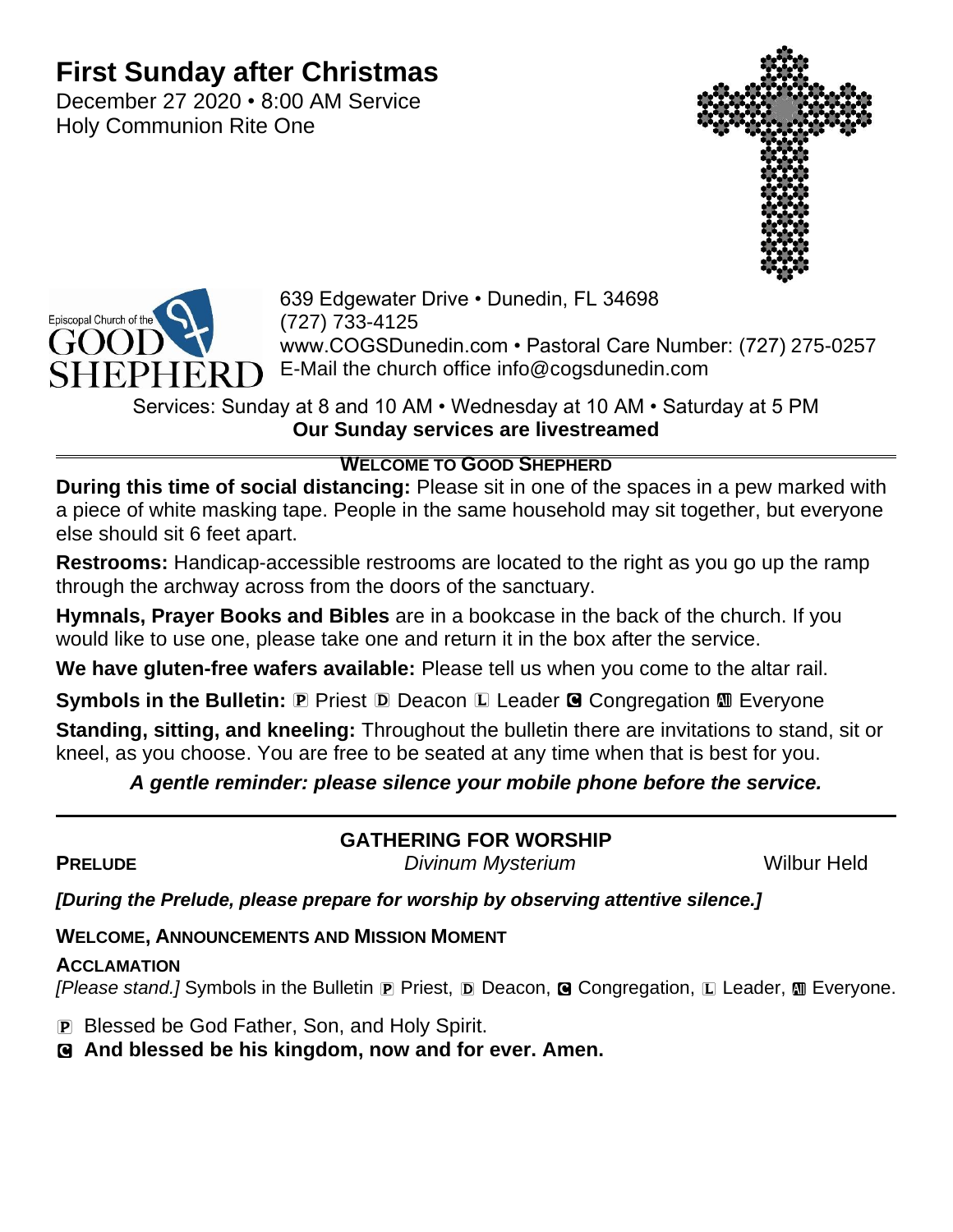#### **COLLECT FOR PURITY**

- a **Almighty God, unto whom all hearts are open, all desires known, and from whom no secrets are hid. Cleanse the thoughts of our hearts by the inspiration of thy Holy Spirit, that we may perfectly love thee, and worthily magnify thy holy Name; through Christ our Lord. Amen.**
- P Lord, have mercy upon us.
- C **Christ, have mercy upon us.**
- P Lord, have mercy upon us.

#### **COLLECT OF THE DAY**

- P The Lord be with you.
- C **And with thy Spirit.**
- P Let us pray…. Almighty God, you have poured upon us the new light of your incarnate Word: Grant that this light, enkindled in our hearts, may shine forth in our lives; through Jesus Christ our Lord, who lives and reigns with you, in the unity of the Holy Spirit, one God, now and for ever.
- C **Amen.**

## **THE WORD OF GOD**

**The Readings** Isaiah 61:10-62:3, Psalm 147:13-21, Galatians 3:23-25; 4:4-7, John 1:1-18 [*Please be seated.*]

# **The First Reading**

L *The First Reading is taken from Isaiah, chapter 61…*

I will greatly rejoice in the Lord, my whole being shall exult in my God; for he has clothed me with the garments of salvation, he has covered me with the robe of righteousness, as a bridegroom decks himself with a garland, and as a bride adorns herself with her jewels. For as the earth brings forth its shoots, and as a garden causes what is sown in it to spring up, so the Lord God will cause righteousness and praise to spring up before all the nations. For Zion's sake I will not keep silent, and for Jerusalem's sake I will not rest, until her vindication shines out like the dawn, and her salvation like a burning torch. The nations shall see your vindication, and all the kings your glory; and you shall be called by a new name that the mouth of the Lord will give. You shall be a crown of beauty in the hand of the Lord, and a royal diadem in the hand of your God.

- L The Word of the Lord.
- C **Thanks be to God.**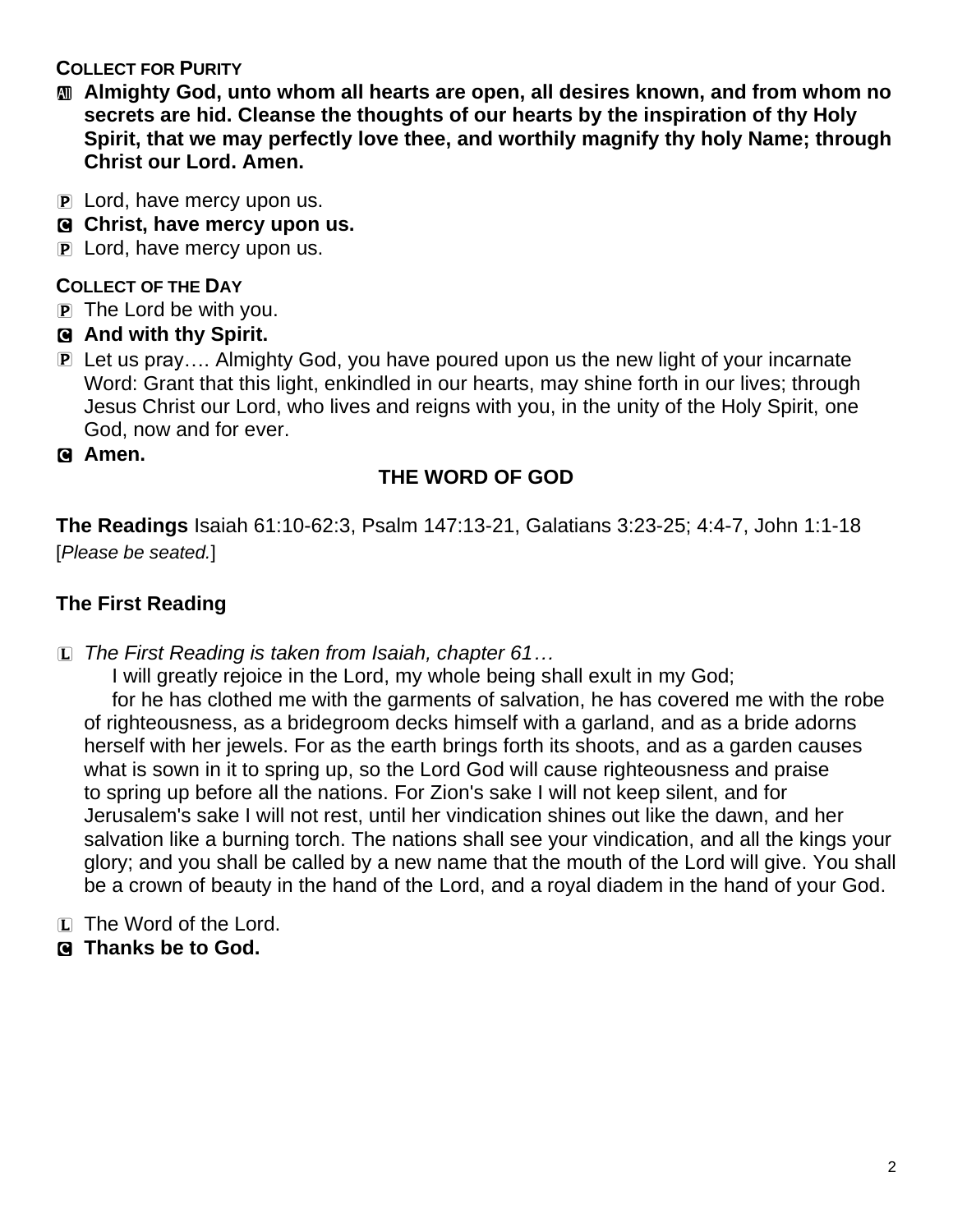# **The Psalm**

- L *We will read responsively Psalm 147…*
- L Worship the LORD, O Jerusalem; praise your God, O Zion;
- C **For he has strengthened the bars of your gates; he has blessed your children within you.**
- L He has established peace on your borders; he satisfies you with the finest wheat.
- C **He sends out his command to the earth, and his word runs very swiftly.**

L He gives snow like wool; he scatters hoarfrost like ashes.

- C **He scatters his hail like bread crumbs; who can stand against his cold?**
- L He sends forth his word and melts them; he blows with his wind, and the waters flow.
- C **He declares his word to Jacob, his statutes and his judgments to Israel.**
- $\Box$  He has not done so to any other nation; to them he has not revealed his judgments. Hallelujah!

# **The Second Reading**

L *The Second Reading is taken from Galatians chapter 3…*

Now before faith came, we were imprisoned and guarded under the law until faith would be revealed. Therefore the law was our disciplinarian until Christ came, so that we might be justified by faith. But now that faith has come, we are no longer subject to a disciplinarian.

But when the fullness of time had come, God sent his Son, born of a woman, born under the law, in order to redeem those who were under the law, so that we might receive adoption as children. And because you are children, God has sent the Spirit of his Son into our hearts, crying, "Abba! Father!" So you are no longer a slave but a child, and if a child then also an heir, through God.

- L The Word of the Lord.
- C **Thanks be to God.**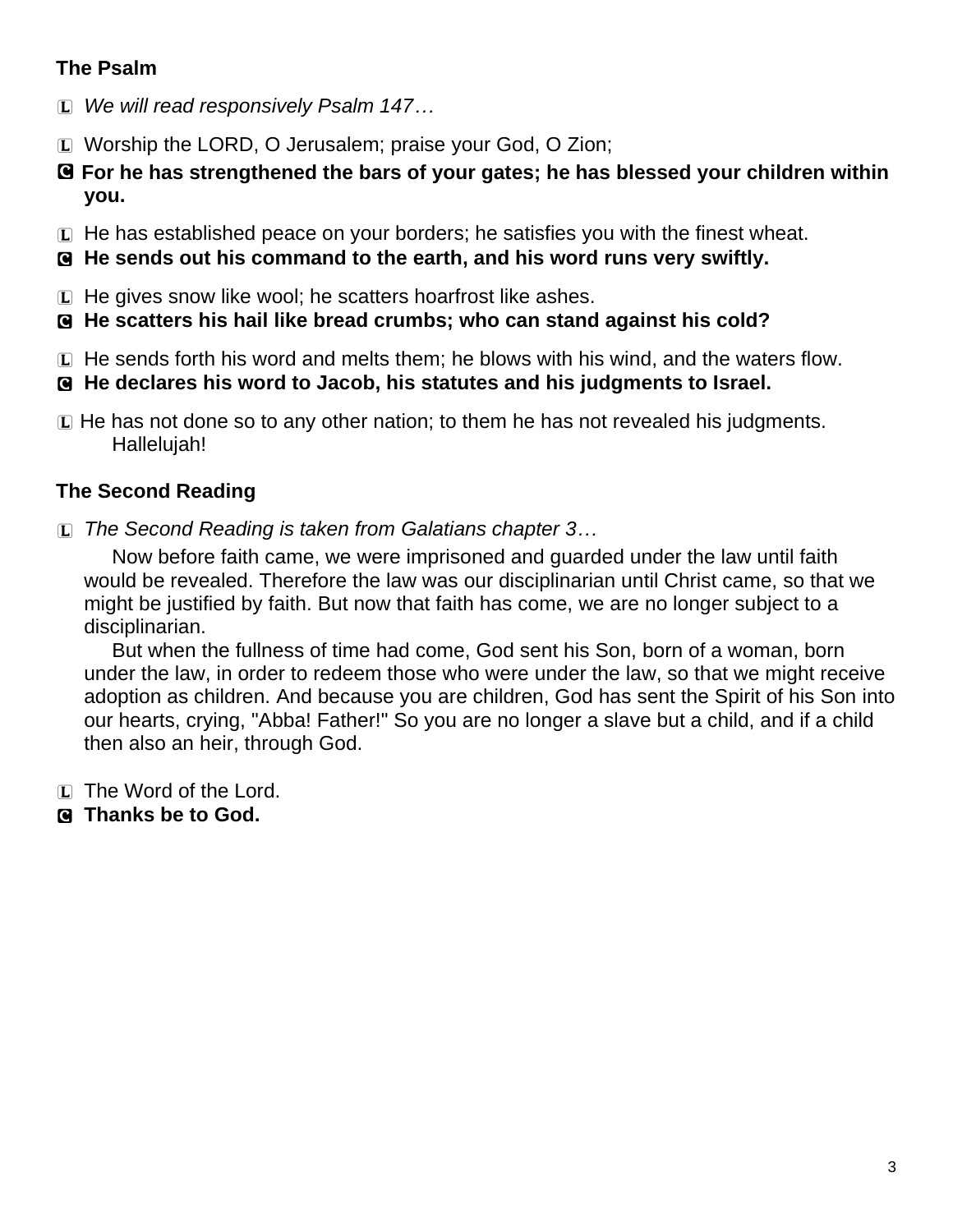# **The Gospel**

*[Please stand.]*

D The Holy Gospel of our Lord Jesus Christ according to John.

# G Glory be to thee, O Lord.

- D In the beginning was the Word, and the Word was with God, and the Word was God. He was in the beginning with God. All things came into being through him, and without him not one thing came into being. What has come into being in him was life, and the life was the light of all people. The light shines in the darkness, and the darkness did not overcome it. There was a man sent from God, whose name was John. He came as a witness to testify to the light, so that all might believe through him. He himself was not the light, but he came to testify to the light. The true light, which enlightens everyone, was coming into the world. He was in the world, and the world came into being through him; yet the world did not know him. He came to what was his own, and his own people did not accept him. But to all who received him, who believed in his name, he gave power to become children of God, who were born, not of blood or of the will of the flesh or of the will of man, but of God. And the Word became flesh and lived among us, and we have seen his glory, the glory as of a father's only son, full of grace and truth. (John testified to him and cried out, "This was he of whom I said, 'He who comes after me ranks ahead of me because he was before me.'") From his fullness we have all received, grace upon grace. The law indeed was given through Moses; grace and truth came through Jesus Christ. No one has ever seen God. It is God the only Son, who is close to the Father's heart, who has made him known.
- D The Gospel of the Lord.
- C **Praise be to thee, O Christ.**

**SERMON** The Rev. Cindy Roehl, Deacon

*[Please be seated.]*

#### **NICENE CREED**

*[Please stand.]*

C **We believe in one God, the Father, the Almighty, maker of heaven and earth, of all that is, seen and unseen.** 

**We believe in one Lord, Jesus Christ, the only Son of God, eternally begotten of the Father, God from God, Light from Light, true God from true God, begotten, not made, of one Being with the Father. Through him all things were made. For us and for our salvation he came down from heaven: by the power of the Holy Spirit he became incarnate from the Virgin Mary, and was made man. For our sake he was crucified under Pontius Pilate; he suffered death and was buried. On the third day he rose again in accordance with the Scriptures; he ascended into heaven and is seated at the right hand of the Father. He will come again in glory to judge the living and the dead, and his kingdom will have no end.**

**We believe in the Holy Spirit, the Lord, the giver of life, who proceeds from the Father and the Son. With the Father and the Son he is worshiped and glorified. He has spoken through the Prophets. We believe in one holy catholic and apostolic Church. We acknowledge one baptism for the forgiveness of sins. We look for the resurrection of the dead, and the life of the world to come. Amen.**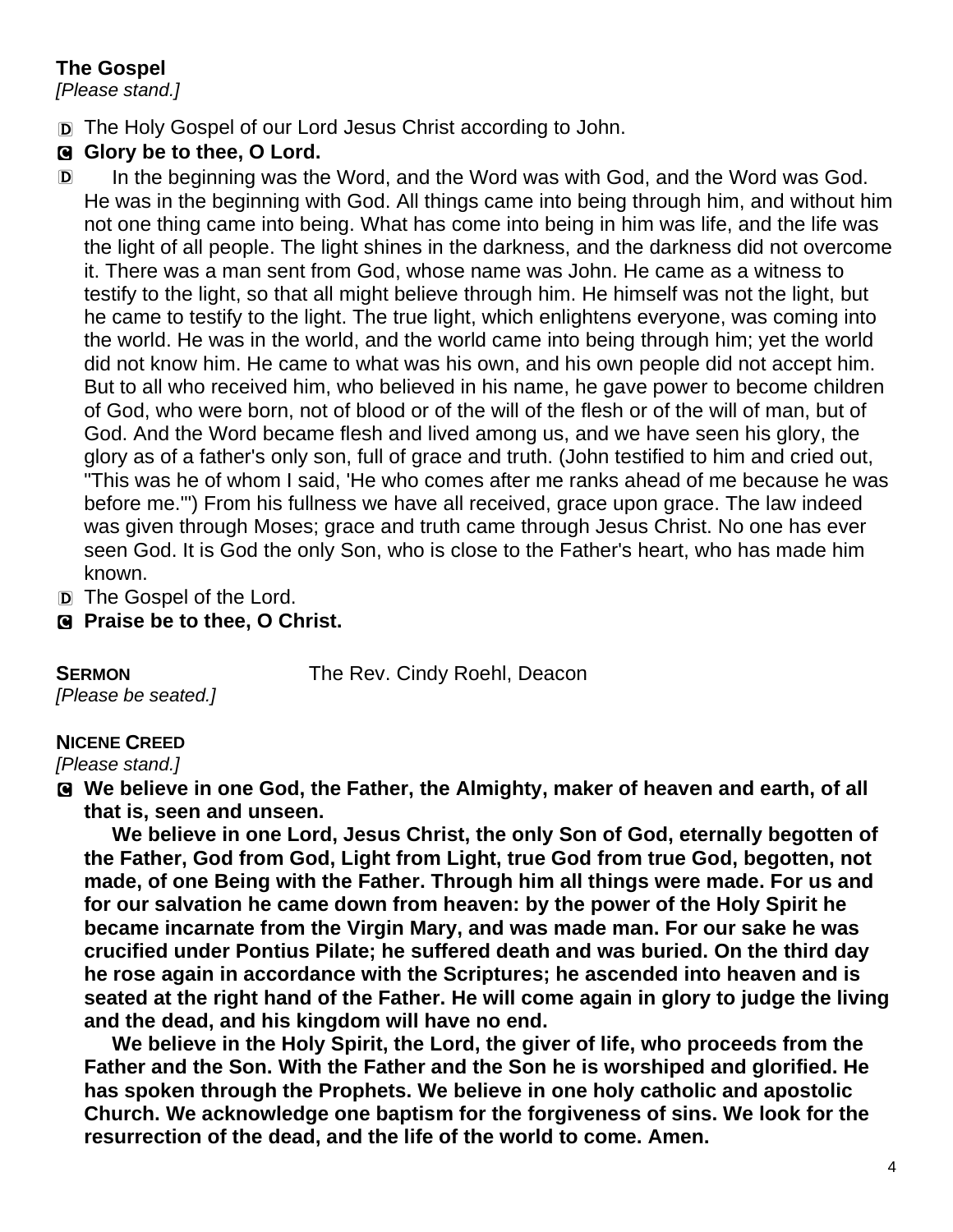# **PRAYERS OF THE PEOPLE**

*[Please sit, stand, or kneel, as you prefer.]*

- D Let us pray for the whole state of Christ's Church and the world.
- L Almighty and everliving God, who in thy holy Word hast taught us to make prayers, and supplications, and to give thanks for all humanity Receive these our prayers which we offer unto thy divine Majesty, beseeching thee to inspire continually the Universal Church with the spirit of truth, unity, and concord; and grant that all those who do confess thy holy Name may agree in the truth of thy holy Word, and live in unity and godly love. God of Light and Life,

# C **Hear our prayer.**

L Give grace, O heavenly Father, to all bishops, especially to Michael, our Presiding Bishop; Dabney, our Bishop; Barry and Michael, our Assisting Bishops; Michael, our Priest in Charge; and Cindy, our Deacon; to our companion diocese of the Dominican Republic; to these Episcopal Churches in our Diocese; St. Chad's, Tampa; St. John's, Brooksville; Church of the Ascension, Clearwater; to the Clearwater Deanery Collaboration Partners; and to all priests, deacons, and the laity in their ministry; that they may, both by their life and doctrine, set forth thy true and lively Word, and rightly and duly administer thy holy Sacraments. God of Light and Life,

# C **Hear our prayer.**

 $\Box$  And to all thy people give thy heavenly grace, and especially to this congregation here present; that, with meek heart and due reverence, they may hear and receive thy holy Word, truly serving thee in holiness and righteousness all the days of their life. God of Light and Life,

# C **Hear our prayer.**

L We pray for the leaders of this nation, for those newly-elected to public office, the Congress, the President, and all others in authority. May they be guided by your Wisdom, and find strength and courage to know and accomplish your purposes in the midst of these days. God of Light and Life,

# C **Hear our prayer.**

L And we most humbly beseech thee, of thy goodness, O Lord, to comfort and succor [*Add handwritten names from notebook*] and all those who, in this transitory life, are in trouble, sorrow, need, sickness, or any other adversity, especially those listed in the weekly news who have asked for our prayers. I now invite you to pray for others by name, aloud or in your hearts. [*Leave time…*] God of Light and Life,

# C **Hear our prayer.**

L Open, O Lord, the eyes of all people to behold thy gracious hand in all thy works, that, rejoicing in thy whole creation, they may honor thee with their substance, and be faithful stewards of thy bounty. We give you thanks for all the blessings of this life and for the flowers given to the Glory of God, and for the birthdays this coming week of Lisa Little, Donna Brotherhood, Jim Ratliff, Deborah Bouvier, and for those celebrating anniversaries this week, Miriam Benitez-Nixon & Joe Nixon, Jerry & Martha Mullinax, Linda Johnson. I invite you to name a blessing either silently or aloud. [*Leave time…* ] God of Light and Life,

# C **Hear our prayer.**

L And we also bless thy holy Name for all thy servants departed this life in thy faith and fear, [*especially… add names from notebook*]. Please add names of those on your heart, silently or aloud. [*Leave time…*] We beseech thee to grant them continual growth in thy love and service; and to grant us grace so to follow the good examples of all thy saints, that with them we may be partakers of thy heavenly kingdom. God of Light and Life,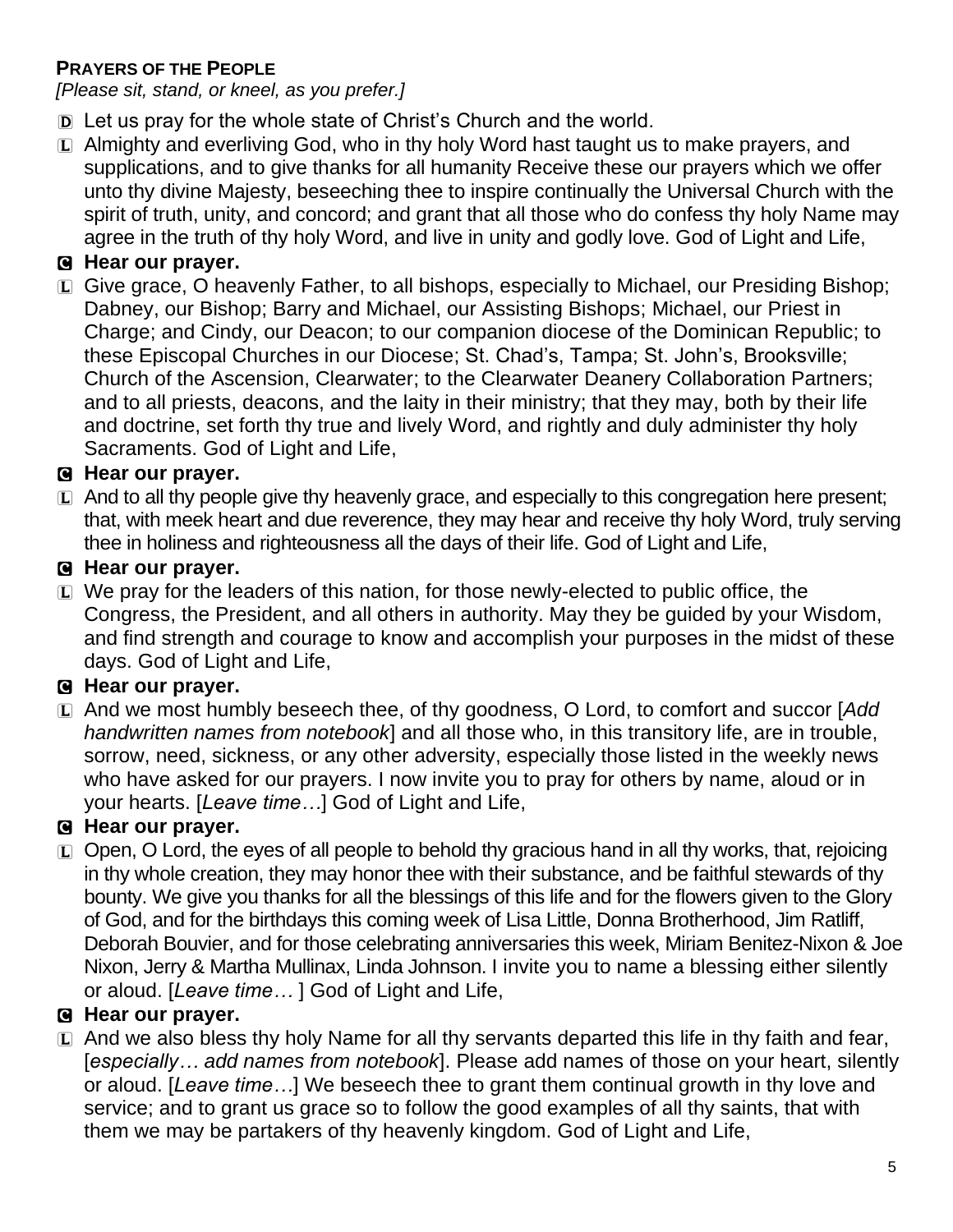- C **Hear our prayer.**
- L Empower, O Lord, our Search Committee and Vestry as we pray….
- C **Almighty God, giver of every good gift: Look graciously on our Church, and so guide the minds of those who shall choose a rector for this parish, that we may receive a faithful pastor, who will care for your people and equip us for our ministries; through Jesus Christ our Lord. Amen**
- L Grant these our prayers, O Father, for Jesus Christ's sake, our only Mediator and Advocate.
- C **Amen.**

#### **PRAYERS AND BLESSINGS**

#### **THE PEACE**

*Please stand. During this time of social distancing, a wave or bow, accompanied by a smile and "the Peace of the Lord be with you," will do nicely.*]

- P The peace of the Lord be always with you.
- C **And with thy spirit.**

# **THE HOLY COMMUNION**

#### **OFFERTORY SENTENCE**

D Let us present our offerings to the Lord. Yours, Lord, is the greatness, the power, the glory, the splendor, and the majesty; for everything in heaven and on earth is yours.

[*Please be seated. The offering plates are on stands in the front and the back of the church. If you wish, you may place an offering there.*]

#### **OFFERTORY**

#### **PRESENTATION OF THE OFFERINGS**

*[Please stand when invited by the Deacon.]*

D As we receive these gifts, we acknowledge

C **All things come from thee, O Lord and of thine own have we given thee.**

**THE GREAT THANKSGIVING:** Eucharistic Prayer II

- $\overline{P}$  The Lord be with you.
- C **And with thy spirit.**
- P Lift up your hearts.
- C **We lift them up unto the Lord.**
- P Let us give thanks unto our Lord God.
- C **It is meet and right so to do.**
- P It is very meet, right, and our bounden duty, that we should at all times, and in all places, give thanks unto thee, O Lord, holy Father, almighty, everlasting God, because thou didst give Jesus Christ, thine only Son, to be born for us; who, by the mighty power of the Holy Ghost, was made very Man of the substance of the Virgin Mary his mother; that we might be delivered from the bondage of sin, and receive power to become thy children.. Therefore, with Angels and Archangels, and with all the company of heaven, we laud and magnify thy glorious Name; evermore praising thee, and saying,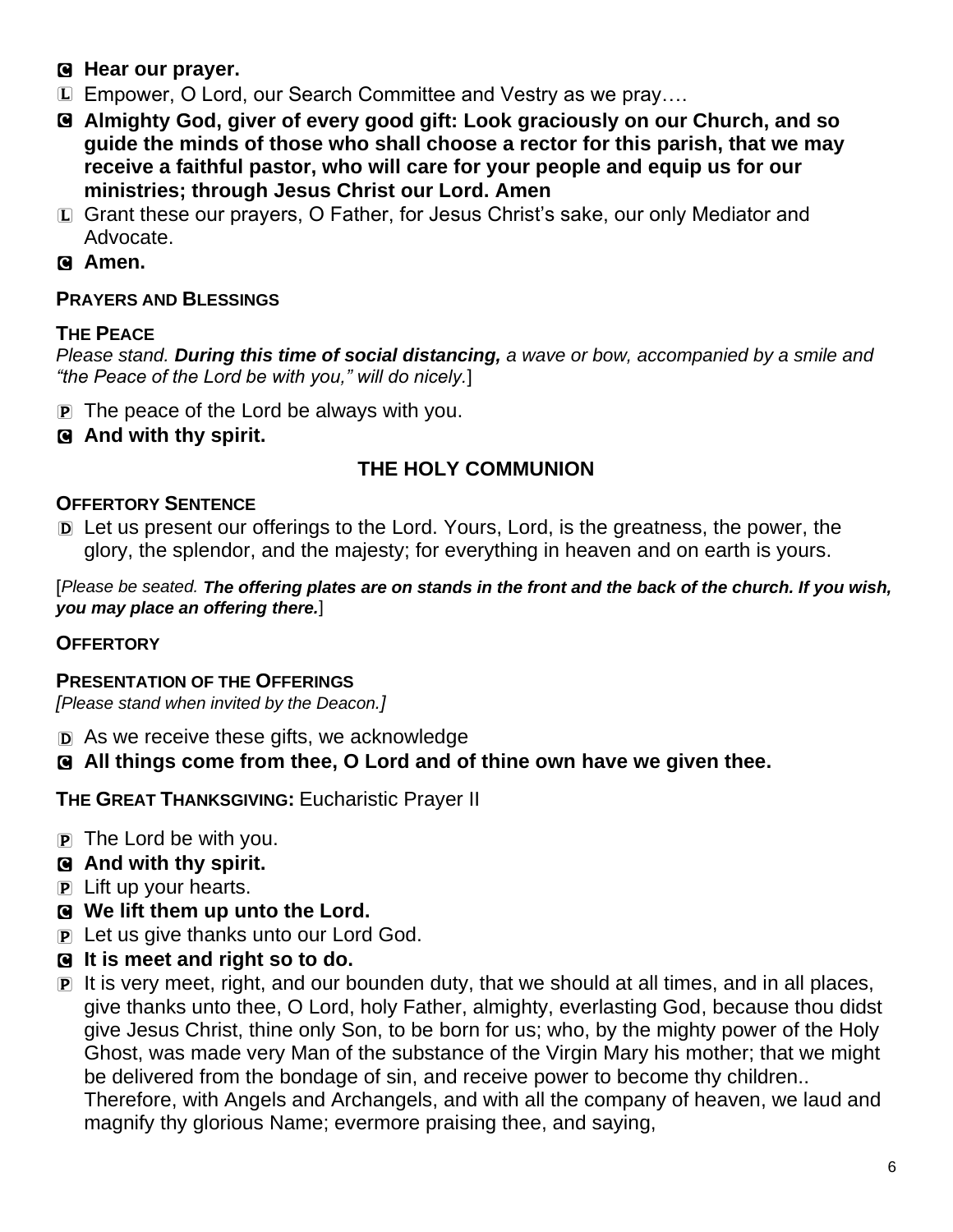#### C **Holy, holy, holy, Lord God of Hosts Heaven and earth are full of thy glory. Glory be to thee, O Lord Most High. Blessed is he that cometh in the name of the Lord. Hosanna in the highest.**

## *[Please kneel or stand, as you choose.]*

P All glory be to thee, O Lord our God, for that thou didst create heaven and earth, and didst make us in thine own image; and, of thy tender mercy, didst give thine only Son Jesus Christ to take our nature upon him, and to suffer death upon the cross for our redemption. He made there a full and perfect sacrifice for the whole world; and did institute, and in his holy Gospel command us to continue, a perpetual memory of that his precious death and sacrifice, until his coming again.

For in the night in which he was betrayed, he took bread; and when he had given thanks to thee, he broke it, and gave it to his disciples, saying, "Take, eat, this is my Body, which is given for you. Do this in remembrance of me."

P Likewise, after supper, he took the cup; and when he had given thanks, he gave it to them, saying, "Drink this, all of you; for this is my Blood of the New Covenant, which is shed for you, and for many, for the remission of sins. Do this, as oft as ye shall drink it, in remembrance of me."

Wherefore, O Lord and heavenly Father, we thy people do celebrate and make, with these thy holy gifts which we now offer unto thee, the memorial thy Son hath commanded us to make; having in remembrance his blessed passion and precious death, his mighty resurrection and glorious ascension; and looking for his coming again with power and great glory. And we most humbly beseech thee, O merciful Father, to hear us, and, with thy Word and Holy Spirit, to bless and sanctify these gifts of bread and wine, that they may be unto us the Body and Blood of thy dearly-beloved Son Jesus Christ.

- C **And we earnestly desire thy fatherly goodness to accept this our sacrifice of praise and thanksgiving, whereby we offer and present unto thee, O Lord, our selves, our souls and bodies. Grant, we beseech thee, that all who partake of this Holy Communion may worthily receive the most precious Body and Blood of thy Son Jesus Christ, and be filled with thy grace and heavenly benediction; and also that we and all thy whole Church may be made one body with him, that he may dwell in us, and we in him; through the same Jesus Christ our Lord;**
- P By whom, and with whom, and in whom, in the unity of the Holy Ghost all honor and glory be unto thee, O Father Almighty, world without end.
- C **AMEN.**

#### **THE LORD'S PRAYER**

- P And now, as our Savior Christ hath taught us, we are bold to say,
- C **Our Father, who art in heaven, hallowed be thy Name, thy kingdom come, thy will be done, on earth as it is in heaven. Give us this day our daily bread. And forgive us our trespasses, as we forgive those who trespass against us. And lead us not into**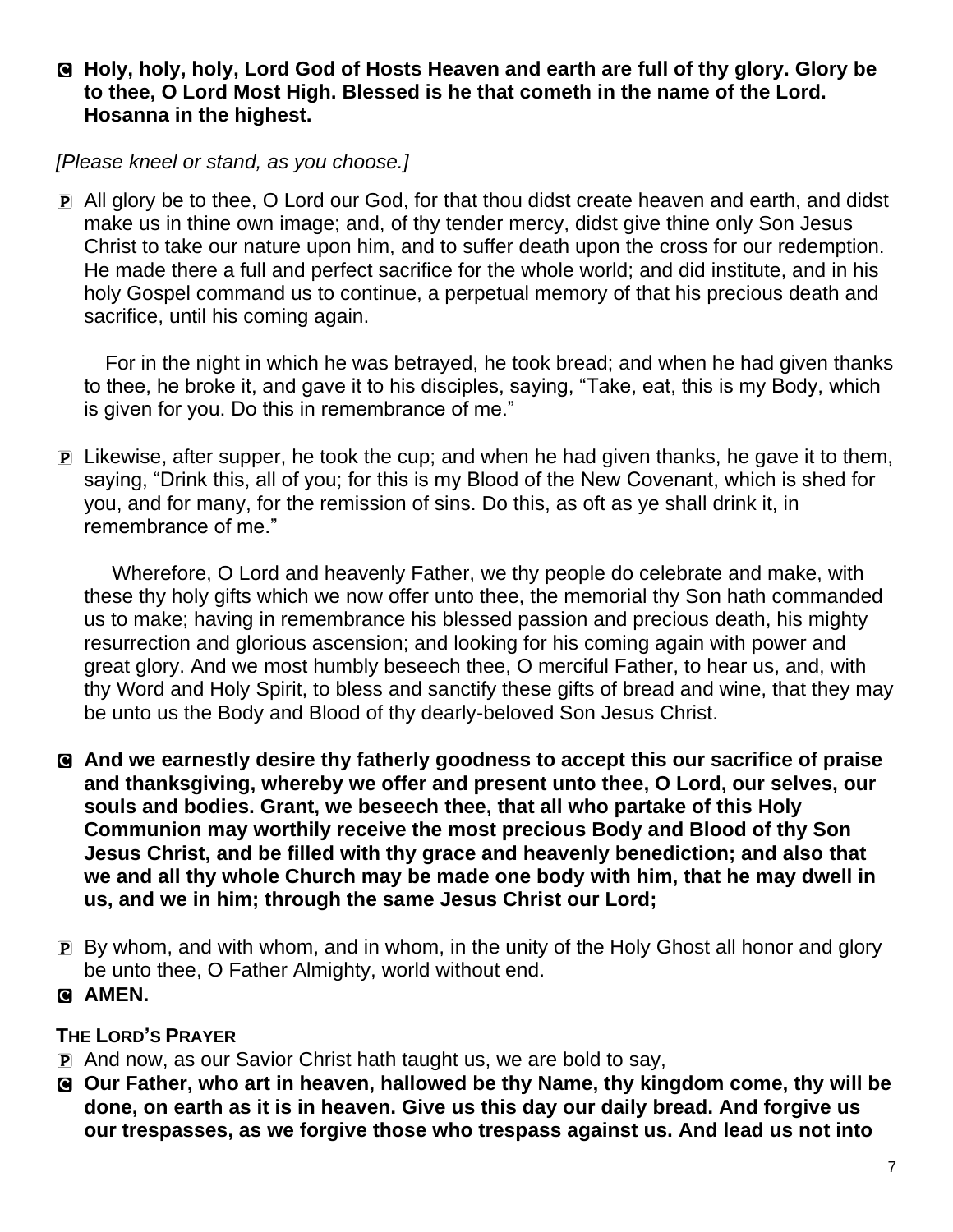**temptation, but deliver us from evil. For thine is the kingdom, and the power, and the glory, for ever and ever. Amen.**

#### **BREAKING OF THE BREAD**

- P This is the true bread which comes down from heaven and gives life to the world.
- C **Whoever eats this bread has Eternal Life.**
- P The Gifts of God for the People of God. Take them in remembrance that Christ died for you, and feed on him in your hearts by faith, with thanksgiving.

[**PLEASE FOLLOW THESE NEW PROCEDURES:** *To ensure social distancing, please go forward to receive Holy Communion one at a time, following the directions of the usher, who will let you know when it's your turn. Two people will stand in front of the altar to distribute the consecrated wafers. Please keep your mask on, receive the wafer, and return to your seat by the side aisle. After returning to your seat, you may remove your mask to consume your wafer.*]

#### **PRAYER AFTER COMMUNION**

*[Please kneel or stand, as you choose.]*

- $\overline{P}$  Let us pray.
- C **Almighty and everliving God, we most heartily thank thee for that thou dost feed us, in these holy mysteries, with the spiritual food of the most precious Body and Blood of thy Son our Savior Jesus Christ; and dost assure us thereby of thy favor and goodness towards us; and that we are very members incorporate in the mystical body of thy Son, the blessed company of all faithful people; and are also heirs, through hope, of thy everlasting kingdom. And we humbly beseech thee, O heavenly Father, so to assist us with thy grace, that we may continue in that holy fellowship, and do all such good works as thou hast prepared for us to walk in; through Jesus Christ our Lord, to whom, with thee and the Holy Ghost, be all honor and glory, world without end. Amen.**

#### **THE BLESSING AND DISMISSAL**

#### *[Please stand.]*

P May the blessing of the God of Abraham and Sarah, and of Jesus Christ born of our sister Mary, and of the Holy Spirit, who broods over creation and heals the world, be upon you and remain with you always.

#### C **Amen.**

- D Alleluia, alleluia! Behold, unto us a Savior is born. Let us go into the world proclaiming this good news of great joy.
- C **Thanks be to God. Alleluia, alleluia!**

**POSTLUDE** *Swiss Noel* Louis-Claude Daquin